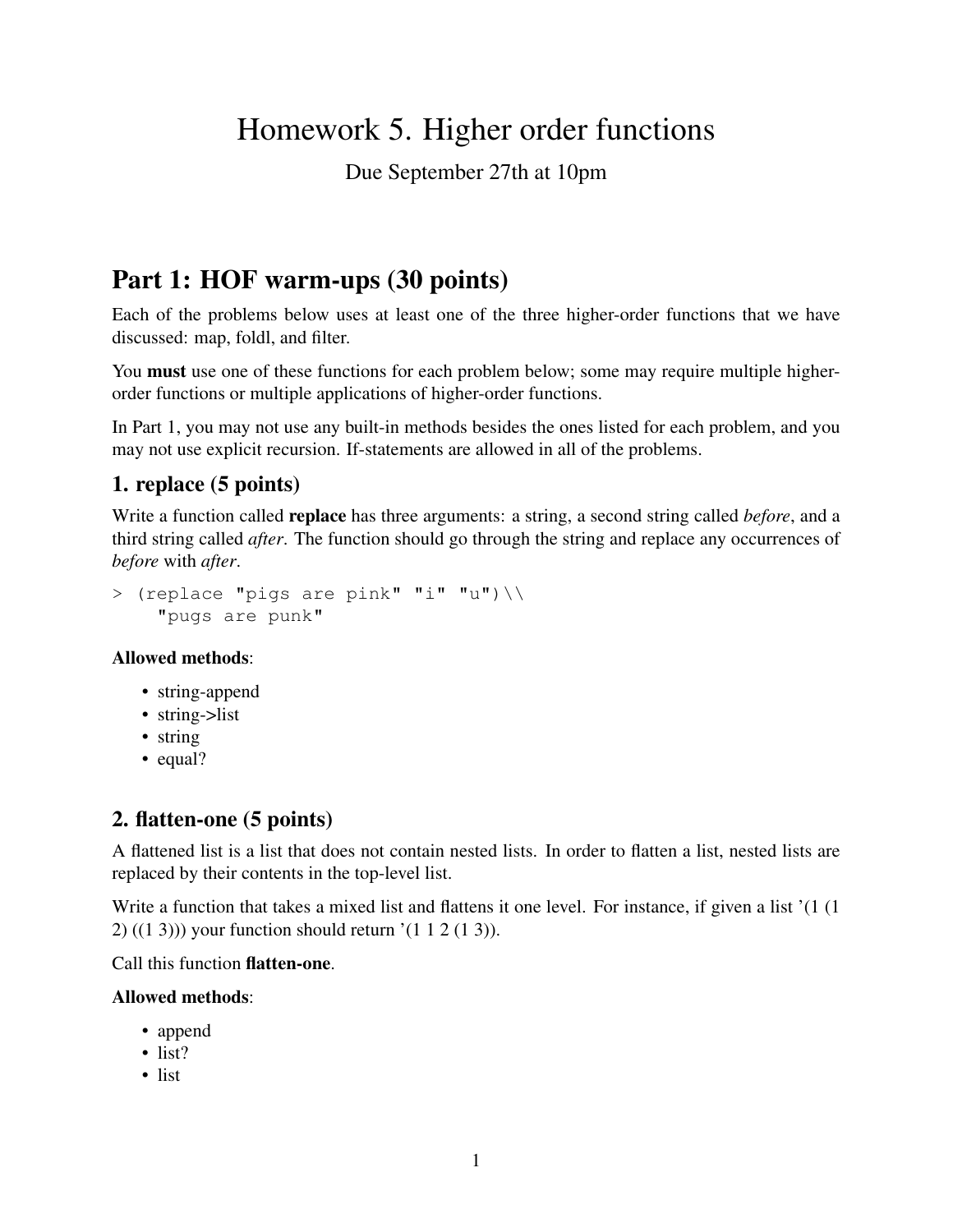## 3. split (5 points)

Write a function that takes two strings named *text* and *sep* and returns a list of strings. Every time that sep appears in text, the preceding portion of text is added to the return list.

>(split "hello-world" "-") '("hello" "world")

#### Allowed methods:

- cons
- append
- equal?
- string->list
- string

## 4. sum of squares (5 points)

Write a function that returns the sum of squares of the items in a list of numbers. Call this sum-ofsquares.

For instance:

```
> (sum-of-squares '(1 2 3))
14
```
#### Allowed methods:

 $• +$ 

• \*

### 5. zip (5 points)

Write a function called zip which takes two lists as arguments, and returns a list of lists, where each nested list at index i contains the ith item of list 1 and the ith item of list 2.

 $>(zip ' (1 2 3) '(4 5 6))$  $'(1 4) (2 5) (3 6)$ 

If the lists are different sizes, truncate the longer list to be the same length as the shorter one (return as soon as either list is empty).

#### Allowed methods:

- list
- take
- min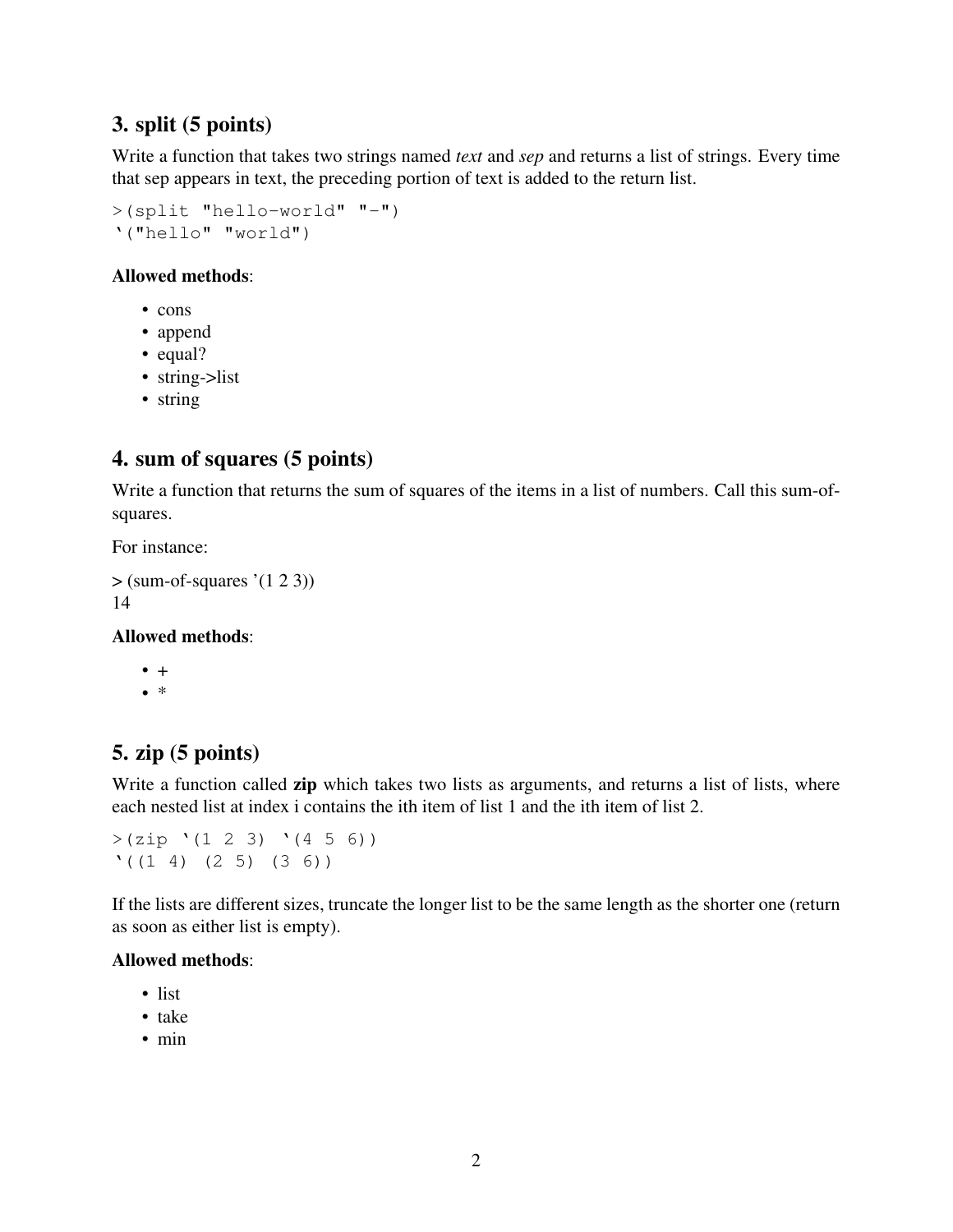#### 6. Pivot-comparison (5 points)

Write a function that takes a comparison operator, a value, and a list of numbers, and returns all items from a list of numbers that are satisfy the comparator with respect to the value.

For instance, if the comparison operator is  $\leq$  and the value is 5, the function returns all items in the list that are less than or equal to 5.

Call the function pivot-comparison.

Allowed methods: None

## Part 2: Language modeling (70 points)

A language model is a model of sentence probability. One common kind of language model is an *n-gram* model, where the probability of a sentence is estimated as the joint probability of each n-length sequence of words. For instance, in a unigram model, the probability of the sentence is simply the probability of each of the words, multiplied together.

1. Unigram model example:  $p("A cat mewss") \approx p("A") p("cat") p("meows")$ 

In a bigram model, the probability of each word in the sentence is estimated by the probability of it occurring after the word that precedes it.

2. Bigram model example:

```
p(\text{ss} > A \text{ cat} \text{meows } \text{ss}) \approx p("A"|\text{ss}) p("cat" | "A") p("meows" | "cat") p(\text{ss} > | "meows")
```
Given some text, we can estimate the probability of each bigram by counting how many times it occurs relative to every other bigram that begins with the same word. This is called a *maximum likelihood estimate*.

3. Maximum likelihood estimate for the bigram "cat meows":  $\sum_{w\in vocab} count("cat"w)$  $count("cat""meows")$ 

In a bigram model, we simplify this equation further. The total count of bigrams that begin with the word "cat" is equal to the total number of times that the word "cat" appears in the training data.

4. Maximum likelihood estimate for the bigram "cat meows" (simplified):  $count("cat""meows")$  $count("cat")$ 

In order to estimate the probability of each bigram, you'll need to count two things: the total number of occurrences for each word, and the total number of occurrences of each bigram.

In this lab, you will write a bigram language model in Racket. Your model will be capable of generating likely English sentences.

This chapter in Jurafsky & Martin's Speech and Language Processing textbook is a good reference on n-gram language models: <https://web.stanford.edu/~jurafsky/slp3/3.pdf>.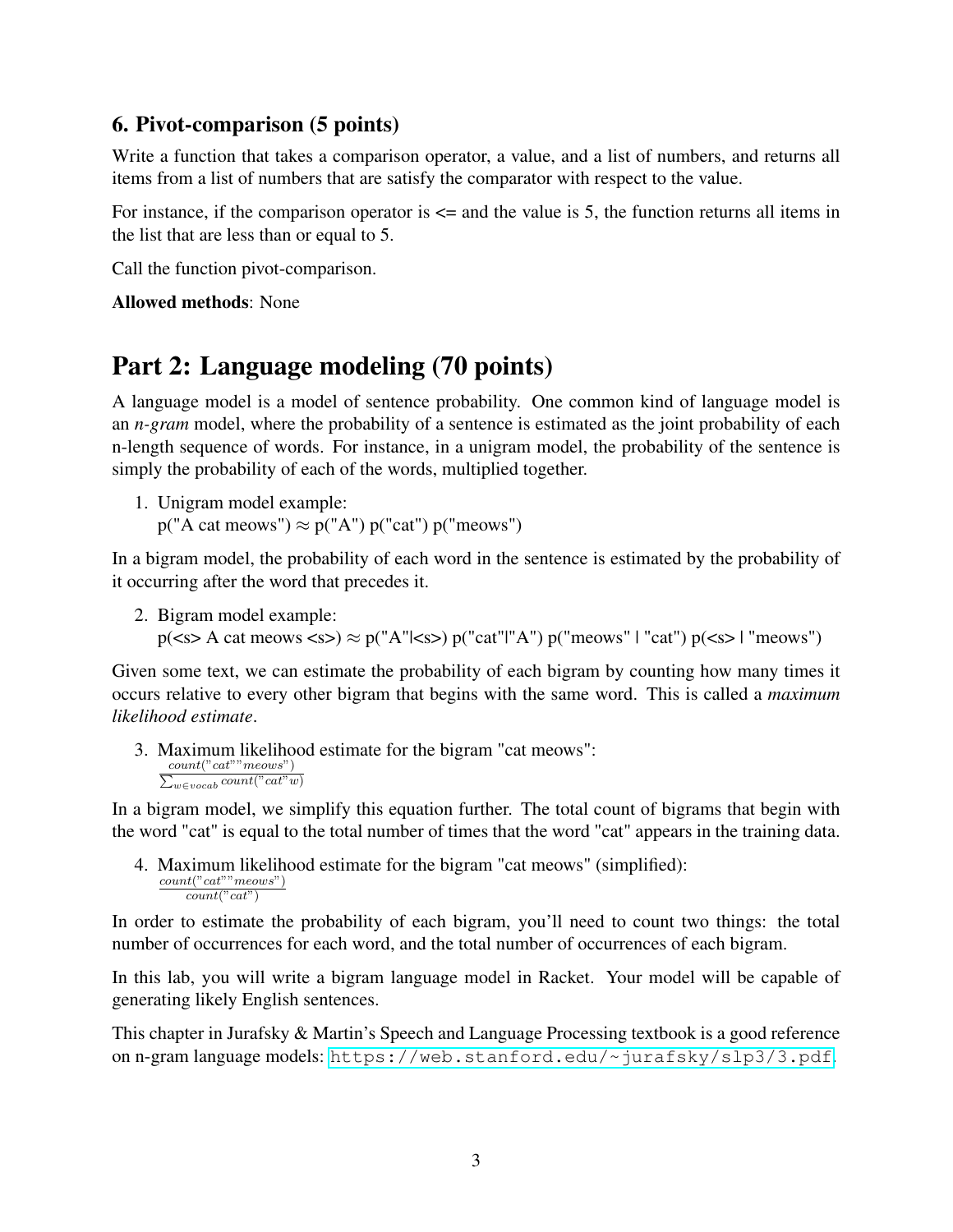#### Data

I have provided you with two data files. The first contains the text of *Alice in Wonderland*. [1](#page-3-0) I recommend reading in only the first 10,000 characters; otherwise your program will take a long time to run.

The second file is a smaller test file containing the first three paragraphs of *The Hobbit*. I recommend testing your code on the smaller file as you work; I have given sample output for the smaller data file for many of the functions that you will write.

#### You should make sure that all of your code also works on the larger *Alice in Wonderland* file.

# 1 Reading in the data

The first step is to read in data from a text file. Use the read-string function to read in 10,000 characters from the text file, and store the result in a variable.

# 2 Preprocessing the data (15 points)

In order to train your model, you will have to write some text processing functions in order to get your training data into the right format.

## <span id="page-3-1"></span>2.1 Replace

Before text data can be fed into a language model, we often want to clean up the text by removing punctuation marks. This is because we might want to include both 'Alice:' and 'Alice,' in our counts for how frequently the word 'Alice' occurs.

Write a function called **strip-punctuation** that uses replace to make the following substitutions:

- Replace newlines with the empty string
- Replace commas with the empty string
- Replace colons with the empty string

Hint: you might find your **string-replace** function from Part 1 useful!

Use your strip-punctuation function to strip out the punctuation from the text that you read in.

## 2.2 Add sentence tags

Since we are interested in modeling sentence probabilities, we need some way of identifying sentences. We are going to assume that sentences boundaries occur whenever one of three punctuation marks is present: a period, a question mark, or an exclamation mark.

We will add an end-of-sentence boundary tag to mark where the end of each sentence is. This is useful in order to properly calculate the bigram probability of the first word in the sentence: we assume that it is preceded by the special end-of-sentence tag, and calculate its probability accordingly.

Our end-of-sentence tag will be "<s>".

<span id="page-3-0"></span><sup>&</sup>lt;sup>1</sup>Made available by Project Gutenberg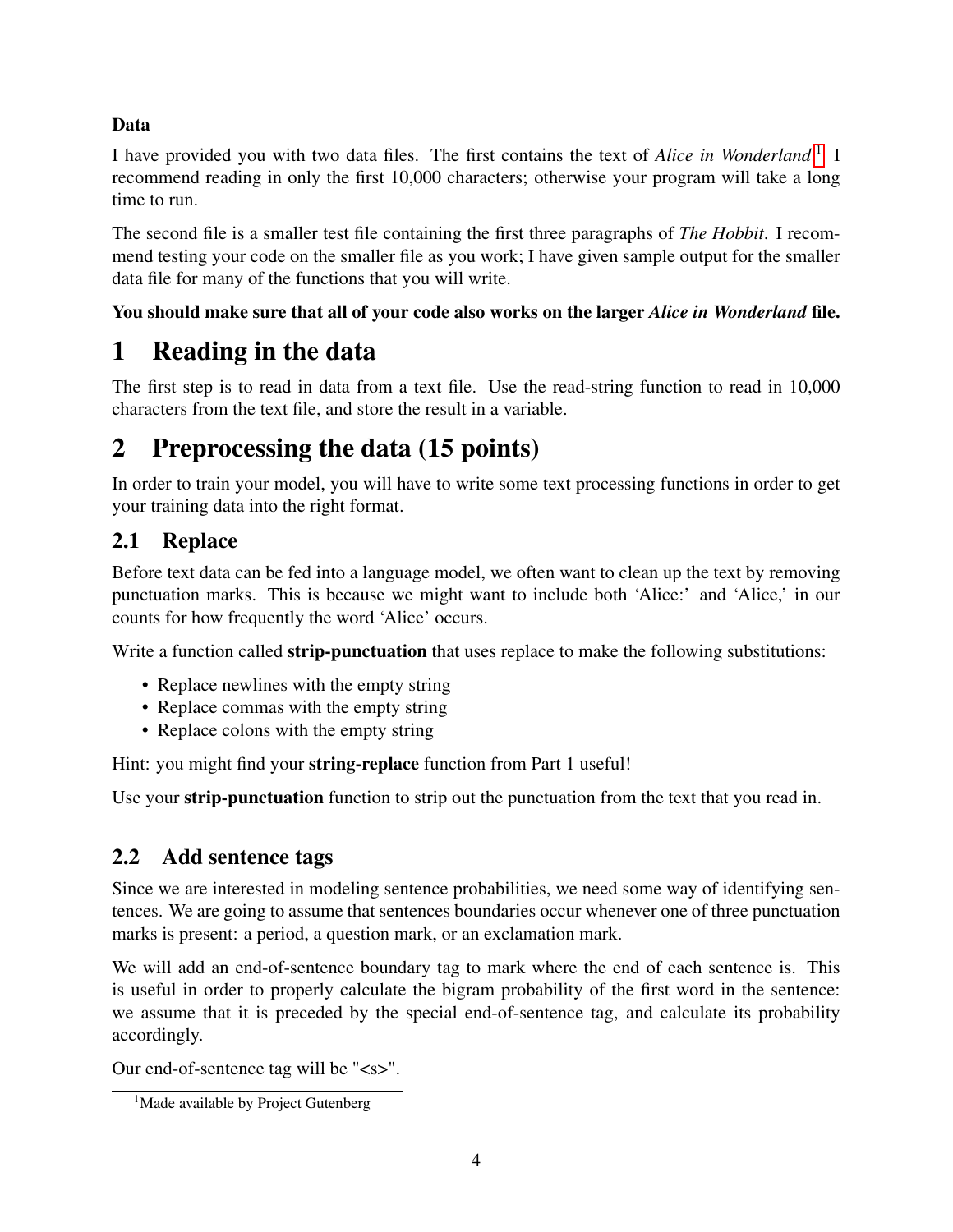Write a function called **add-tags** which takes a string and adds an end-of-sentence tag after every period, exclamation point, and question mark. Make sure to add a space between the punctuation mark and the end-of-sentence tag.

If you apply the add-tags function to the Hobbit text (having stripped out the punctuation specified in Question [2.1\)](#page-3-1), the beginning of the text will be as follows:

"In a hole in the ground there lived a hobbit. <s> Not a nasty dirty wet hole filled with the ends of worms and an oozy smell nor yet a dry bare sandy hole with nothing in it to sit down on or to eat; it was a hobbit-hole and that means comfort.  $\langle s \rangle$  It had ...

## 2.3 Splitting into words

Write a function called **get-words** that takes a string and splits it into a list of words. Your function should also filter out any empty strings.

If you apply your get-words function to the tagged text you created in the previous question, the first part of the result will be as follows:

'("In" "a" "hole" "in" "the" "ground" "there" "lived" "a" "hobbit." "<s>" "Not" ...

Hint: you might find your split function from Part 1 useful.

## 3 Creating bigrams (10 points)

Now that we have a list of words, with sentence boundaries, it's time to turn them into bigrams.

## 3.1 Make bigrams

Write a function that takes a list of words and returns a list of bigrams. Call this **make-bigrams**.

Hint 1: You might find your zip function from Part 1 useful.

Hint 2: You can add an end-of-sentence token to the beginning of your list so that the first word of the first bigram is " $\langle s \rangle$ ".

If you apply your make-bigrams function to the list of words we generated from the Hobbit text, the first few bigrams should be as follows:

'( ("<s>" "In") ("In" "a") ("a" "hole") ("hole" "in") ("in" "the") ("the" "ground") ...

## 3.2 Find unique bigrams

In this step, you'll write functions that produce two lists: one of unique bigrams, and the other, of the first word in each of the unique bigrams.

First, write a function called **get-unique-bigrams**. This function will simply call the **remove**duplicates method on your list of bigrams to get a list of unique bigrams.

Next, write a function called **get-matching-unigrams**. This function should map (lambda  $(x)$ ) (first x)) over the list of unique bigrams in order to return a list containing the first word of each bigram.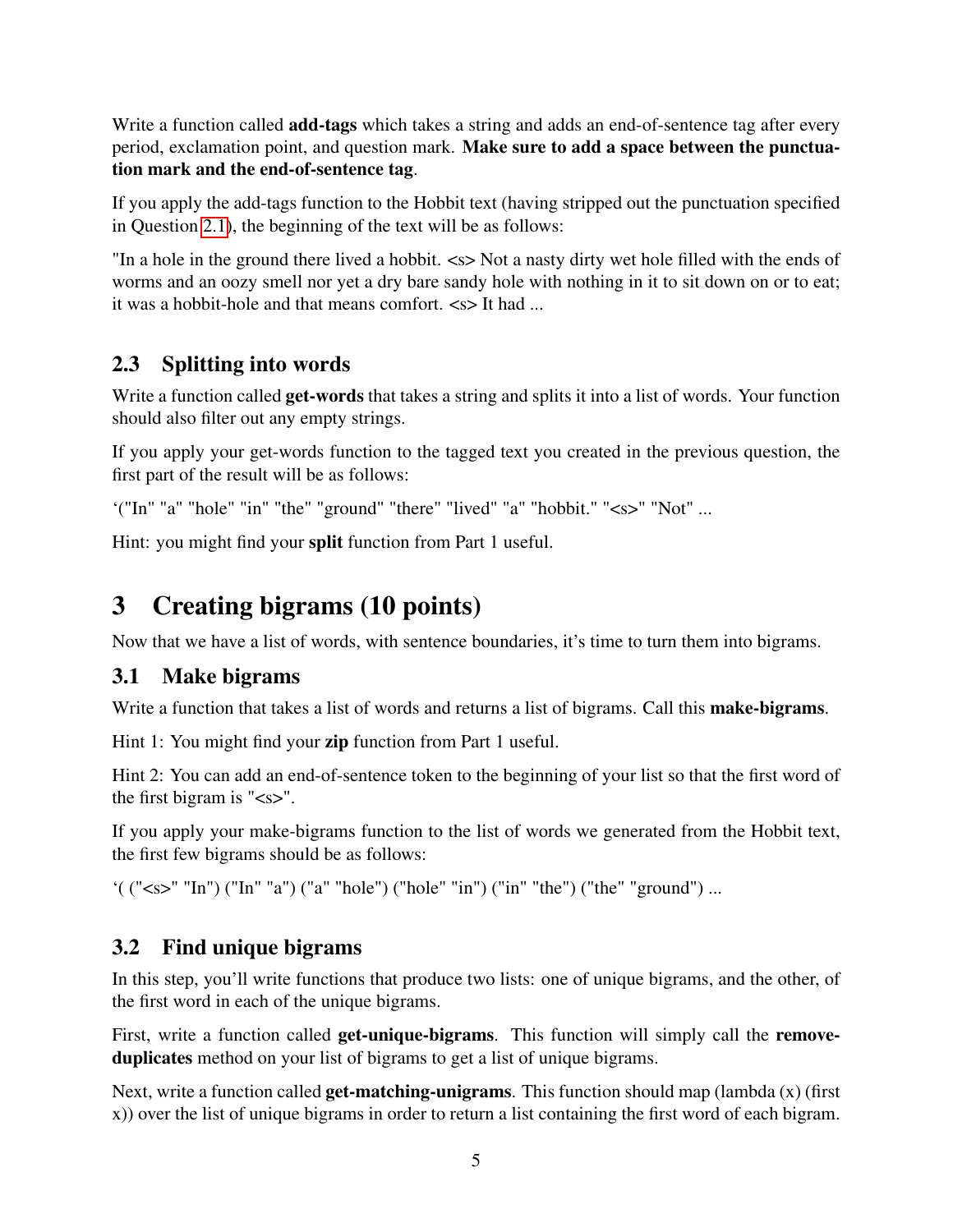You now have a list of unique bigrams, and a list of the first word in each of those bigrams.

## 4 Calculating bigram probabilities (15 points)

## 4.1 Counting n-grams

In this step, you will write a function to get n-gram counts for a list of unique n-grams. Your solution should generalize to different values of n.

The input to your **get-ngram-counts** function will be two lists: a list of unique n-grams, and a list of all of the n-grams in the text. For instance, in the unigram case, your input will be a list of unique unigrams and a list of all of the words in the text.

Your function will produce a list with one item for each item in the unique n-gram list. For each unique n-gram, your function will count how many times it appears in the list of all n-grams.

For instance, if the unique list is '("cat" "mat" "sat" "on" "the") and the all-n-grams list is '("the" "cat" "sat" "on" "the" "mat" "on" "the" "mat" "sat" "the" "cat"), get-ngram-counts would work as shown below:

```
> (define unique (list "cat" "mat" "sat" "on" "the"))
> (define all (list "the" "cat" "sat" "on" "the" "mat" "on" "the" "mat" "sat
> (get-ngram-counts unique all)
```
 $'$ (2 2 2 2 4)

### 4.2 Get unigram and bigram counts

Once you have written your get-n-gram-counts function, use it to get the unigram counts and the bigram counts for your text.

For the Hobbit text, the beginning of the unigram counts will look like:

 $(1111153517...$ 

You can verify these counts by looking at the original text. For instance, the fourth unigram in our list is "hole", which occurs 3 times in the original text (plus one time where it is followed by a hyphen, which we didn't remove).

The beginning of the bigram counts for the Hobbit will look like:

 $(1 1 1 1 4 1 1 ...$ 

(Bigrams re-occur much less often. The bigram 'in the' is the first bigram in our list that occurs more than once.)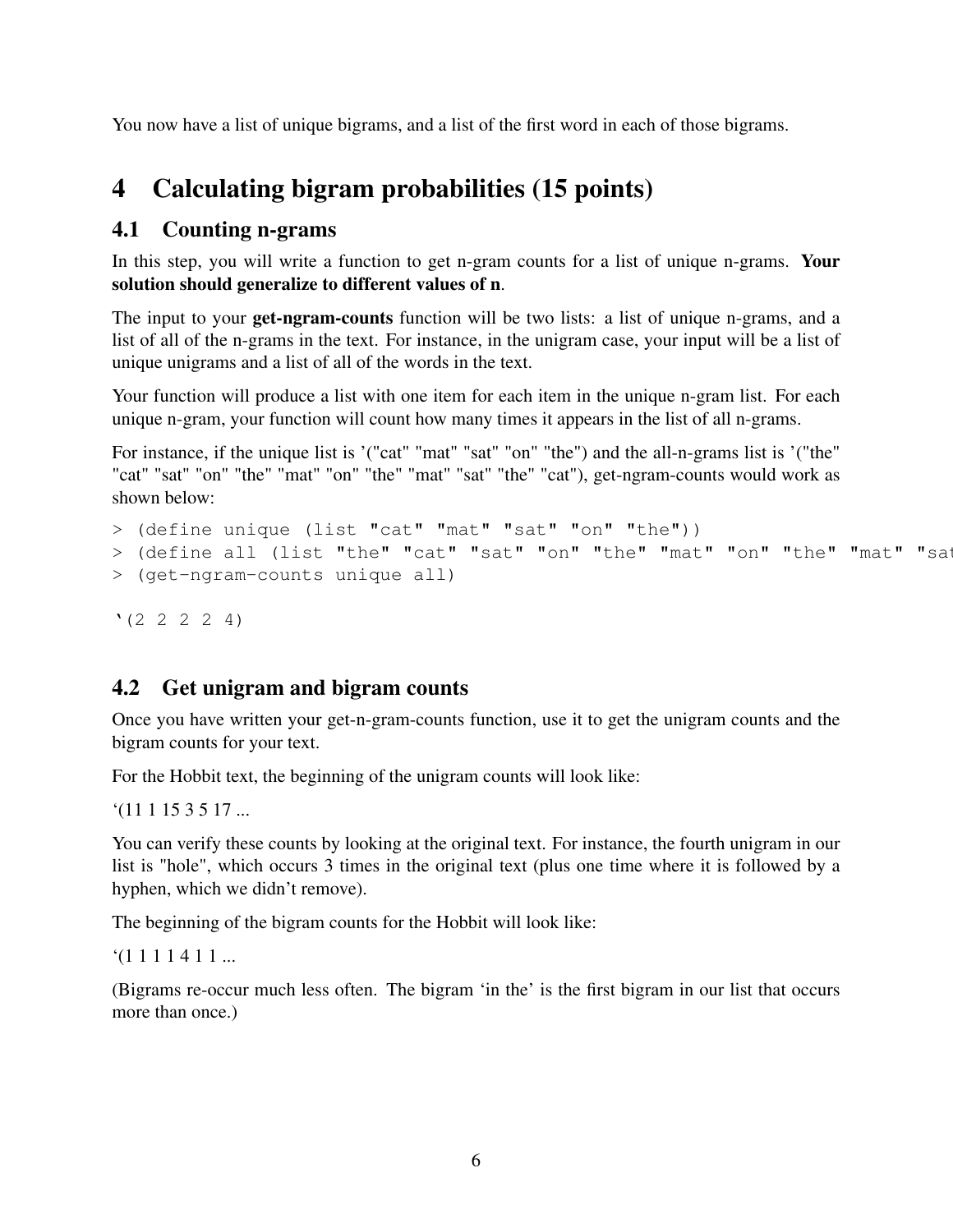### 4.3 Estimate bigram probabilities

Now that you have a list of bigram counts, you're ready to calculate bigram probabilities. Write a function called calc-bigram-prob which takes a list of bigram counts and list of unigram counts, and returns a list of bigram probabilities (using the formula given in the beginning of this assignment, repeated below).

5. Maximum likelihood estimate for the bigram "cat meows" (simplified):  $count("cat""meows")$  $count("cat")$ 

Remember: you can rely on the fact that the list of unigram counts is in the same order as the list of bigram counts. That is, our unigram counts were calculated given the list of unigrams that correspond to the first word of each bigram in the unique bigram list.

If you use your calc-bigram-prob function on your Hobbit data, the result should start:

```
'(1/11 1 1/15 1/3 4/5 ...
```
## 5 Setting up the language model (15 points)

We now have all the components of our language model; we just have to put them together!

### 5.1 Store bigrams and their probabilities

I have provided you with a function called store-probabilities. This function takes a list of bigrams and a list of their probabilities, and stores them in a hash table.

This will allow you to look up the probability of a given bigram.

Create a bigram hash table using the store-probabilities function, your list of unique bigrams, and your list of their probabilities.

You can look up a given bigram by calling the function **hash-ref** as shown below:

```
> (define bigram-table (store-probabilities bigrams probs))
> (hash-ref bigram-table '("hobbit" "was"))
1/2
```
As you can see, the first argument to hash-ref is your hash table; the second argument is your bigram, which you provide in the form of a list.

## 5.2 Get relevant bigrams

Write a function that takes a word and a list of unique bigrams and returns a list of all bigrams that begin with that word. Call this function get-relevant-bigrams.

For instance, when you call get-relevant-bigrams with "hobbit", the following list is returned:

```
'(("hobbit" "was")("hobbit" "bedrooms") ("hobbit" "and"))
```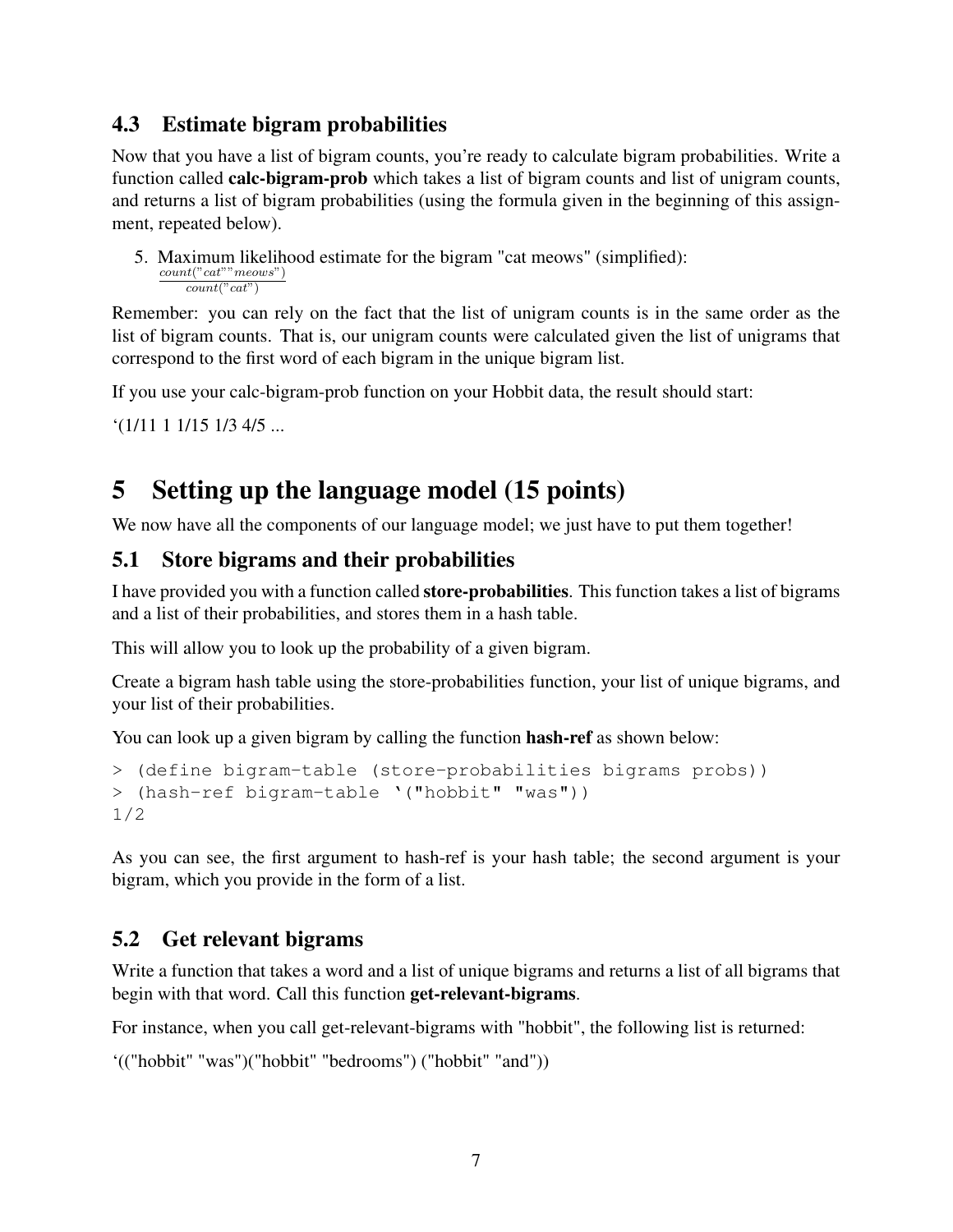## 5.3 Get most likely next word

The final step is to write a function that returns the most likely next word and its probability, given the preceding word. Call this function get-likely-next-word. Its arguments will be a word, a list of unique bigrams, and a hash table.

This function should find all bigrams that begin with the word, and then return the bigram from that list that has the highest probability along with its probability. The return type should be a list whose first item is the probability and whose second item is a list representing the bigram.

For instance, when given the input word "tunnel", the function returns a list containing the bigram "tunnel" "a" along with its probability, 1/3:

```
>(get-likely-next-word "tunnel" unique-bigrams table)
```

```
'(1/3 ("tunnel" "a"))
```
# 6 Generating likely sentences (10 points)

Let's generate some sentences!

#### 6.1 Generate most likely sentence

Once you have your get-likely-next-word function written, you can run the generate-sentence function that I have provided. Its arguments are a word, a list of unique bigrams, a hash table, and a maximum sentence length.

The function generates the most likely sentence that starts with the specified word according to the language model. Because the language model can predict infinitely long sentences, it curtails the sentence at the specified maximum length and returns.

For instance, given the input word "hobbit" and a maximum length of 20, the model generates:

"hobbit was a very comfortable tunnel a very comfortable tunnel a very comfortable tunnel a very comfortable tunnel a very".

According to your language model, what is the most likely sentence generated from the *Alice in Wonderland* data when the first word is the end-of-sentence tag ("<s>")?

### 6.2 Sample sentences

It's pretty boring to generate only the single most probable sentence. To *sample* a sentence based on the probabilities of its bigrams, we need to use randomness. For convenience, we will use the Racket Math library's distribution representation: discrete-dist.

To use distributions, you will need to add a (require math) statement at the top of your program (after the #Racket declaration).

discrete-dist takes two arguments: a list of events and a list of their probabilities. In our case, we will use a list of bigrams and a list of their probabilities.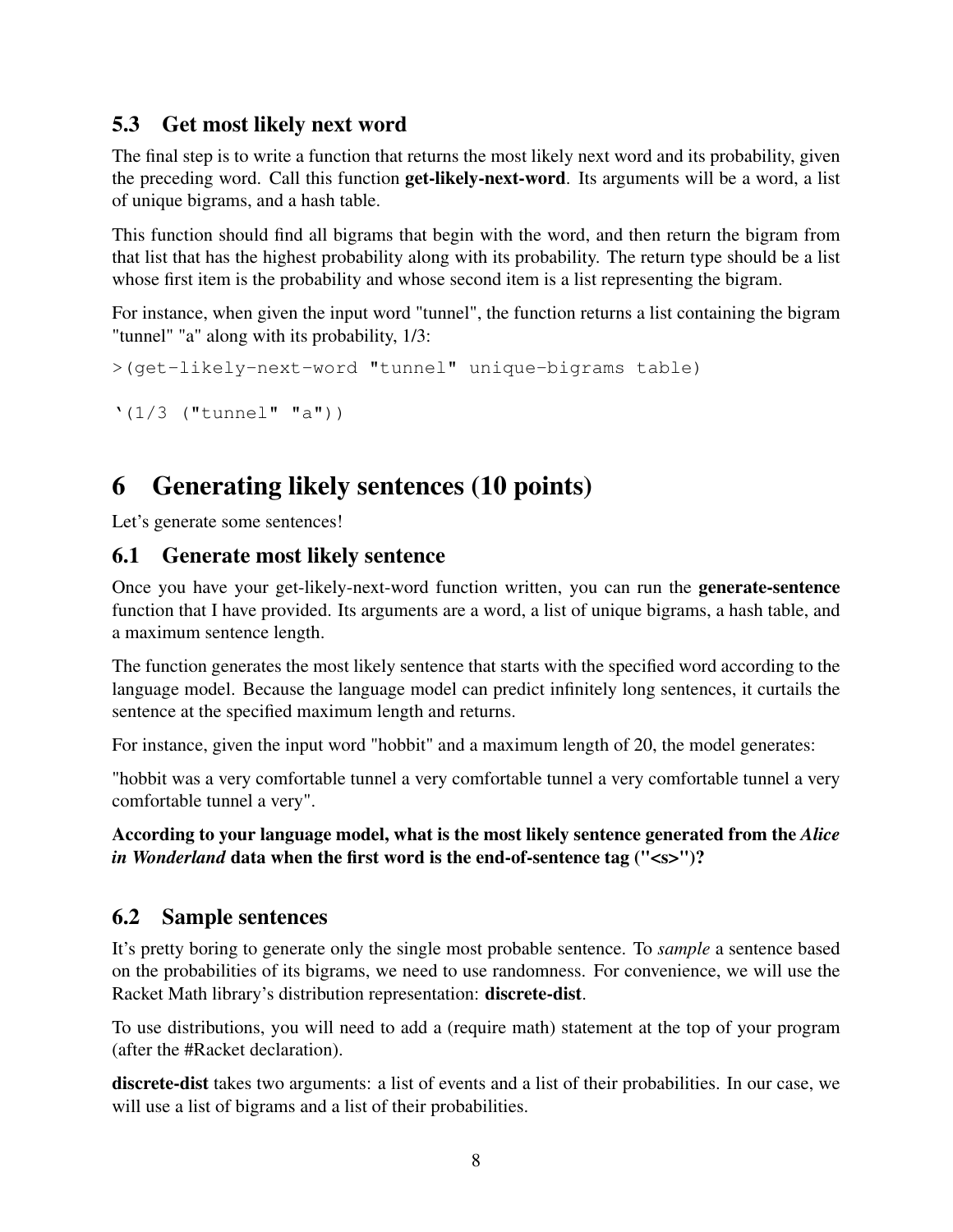discrete-dist returns a distribution object, which can then be sampled using the sample function. sample takes two arguments: a distribution and an integer, which represents the number of samples to be drawn.

I've given you two functions. sample-next-word takes a word, a list of unique bigrams, a list of bigram probabilities, and a hash table, and returns a list whose first item is the probability and the second item is a list representing the bigram. sample-sentence is identical to generate-sentence, except that it calls sample-next-word.

Use these functions to generate some sentences!